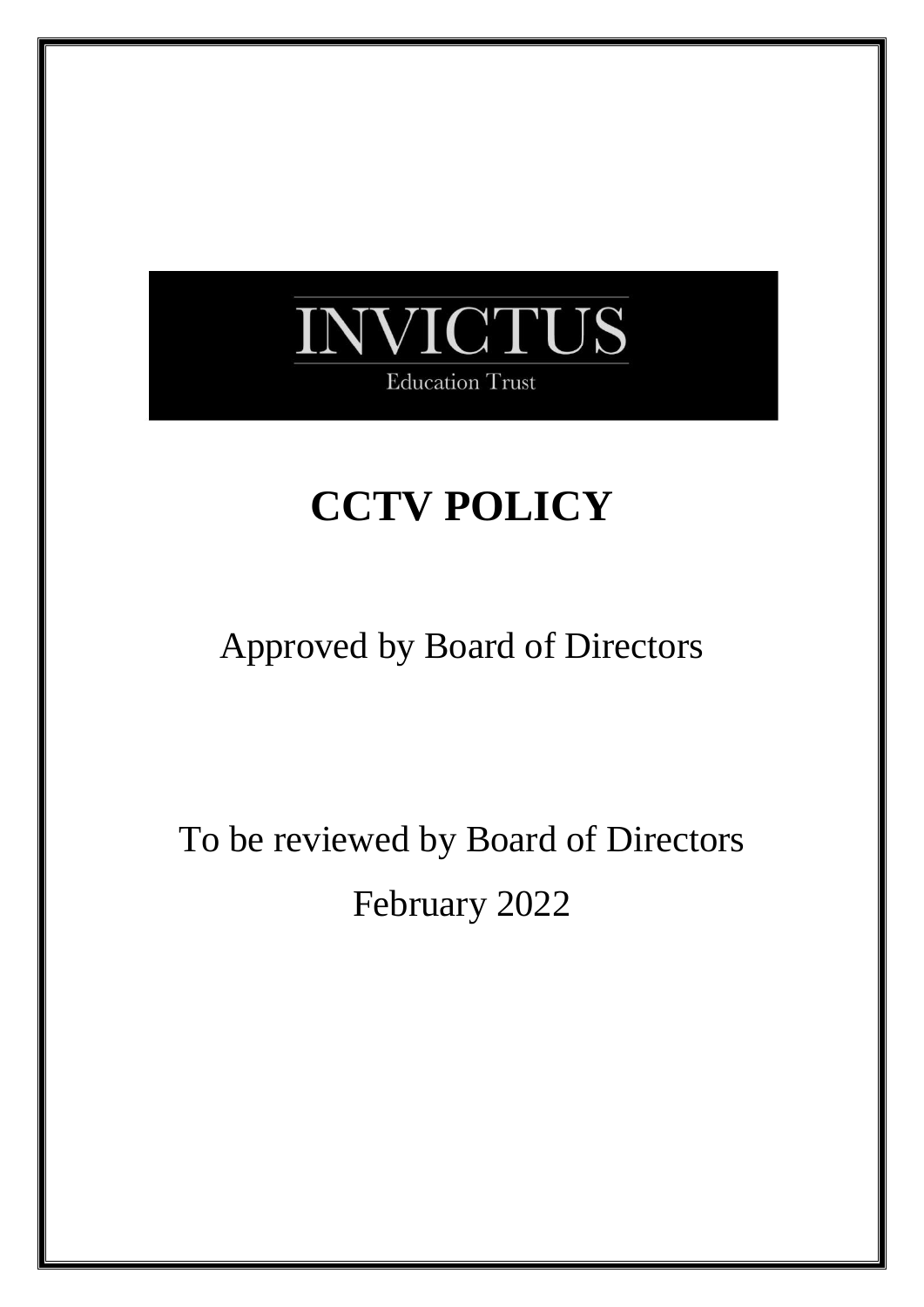### **Contents Page**

| 1. Introduction                                 |  |  |  |  |
|-------------------------------------------------|--|--|--|--|
| 2. Purpose of CCTV                              |  |  |  |  |
| 3. Description of Systems                       |  |  |  |  |
| 4. Siting of Cameras                            |  |  |  |  |
| 5. Privacy Impact Assessment                    |  |  |  |  |
| 6. Management and Access                        |  |  |  |  |
| 7. Storage and Retention of Images              |  |  |  |  |
| 8. Disclosure of Images to Data Subjects        |  |  |  |  |
| 9. Disclosure of Images to Third Parties        |  |  |  |  |
| 10. Misuse of CCTV Systems                      |  |  |  |  |
| 11. Review of Policy                            |  |  |  |  |
|                                                 |  |  |  |  |
| Data Protection Impact Assessment<br>Appendix 1 |  |  |  |  |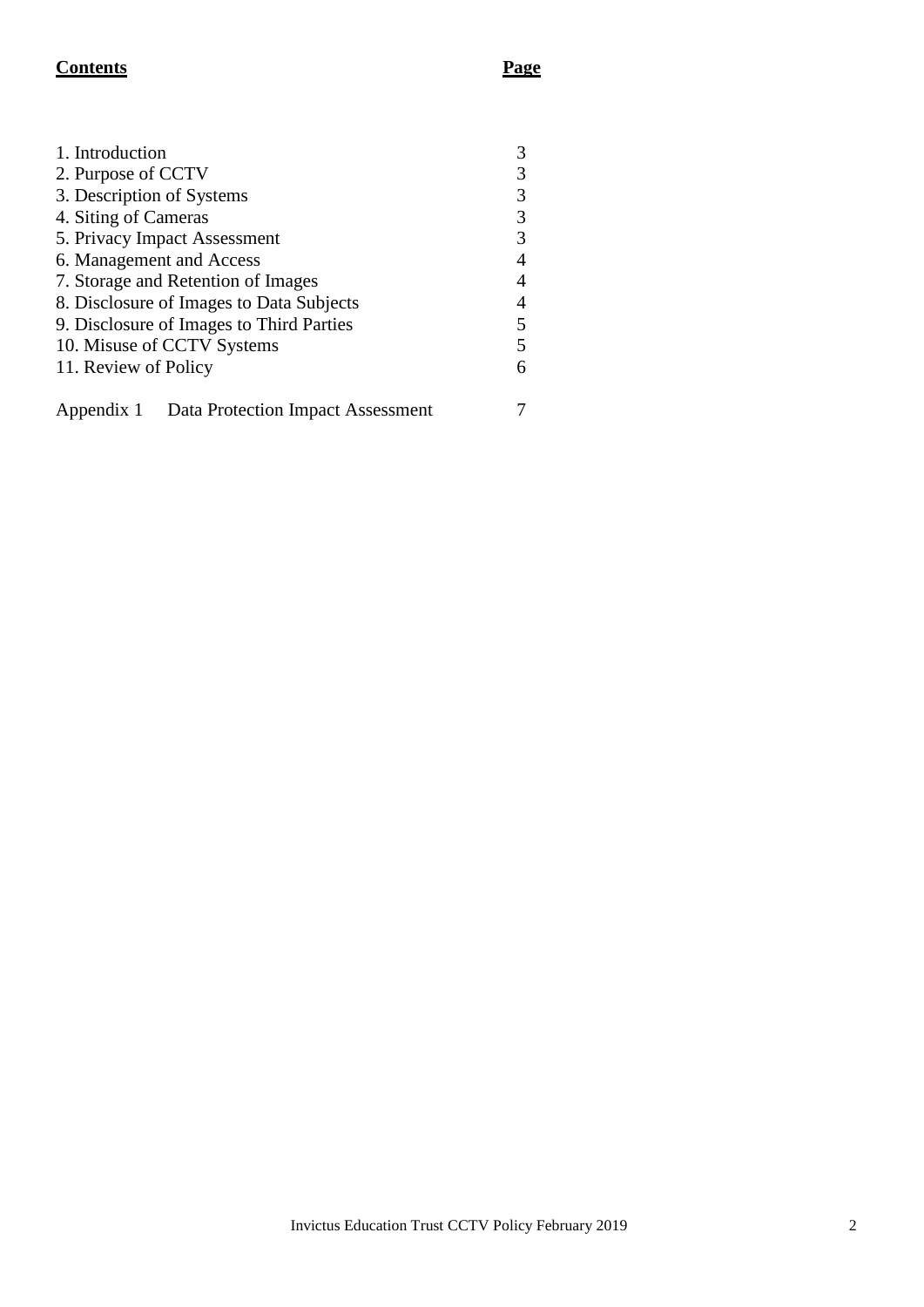### **1. Introduction**

The purpose of this Policy is to regulate the management, operation and use of the Closed Circuit Television (CCTV) system at Invictus Education Trust operated establishments.

All cameras are monitored in school by designated staff. This policy applies to all employees, students and visitors to Invictus Education Trust premises and all other persons whose images may be captured by the CCTV system.

This policy takes account of all applicable legislation and guidance, including:

- The General Data Protection Regulations 2018 (GDPR)
- Information Commissioner's Office CCTV Code of Practice (2008)
- Human Rights Act 1998

Images of people captured on CCTV where they can be easily identified are defined as personal data under the General Data Protection Regulations 2018. This means that the Trust must meet the requirements of the Act when using CCTV.

The policy applies where open use of CCTV is intended in public areas. It does not apply to targeted or covert surveillance activities. Any operation of this kind may only be carried out with reference to the Regulation of Investigatory Powers Act (RIPA) 2000 in consultation with the Police.

### **2. Purpose of CCTV**

The Trust uses CCTV for the following purposes:

- To provide a safe and secure environment for students, employees and visitors
- To prevent the loss of or damage to the Trust buildings and/or assets
- To assist in the prevention of crime and assist law enforcement agencies in apprehending offending

### **3. Description of Systems**

Invictus Education Trust use fixed and moved cameras on site. Cameras are not equipped for sound recording.

### **4. Siting of Cameras**

All CCTV cameras will sited in such a way as to meet the purpose for which the CCTV is operated. Cameras will be sited in prominent positions where they are clearly visible to staff, students and visitors.

Cameras will not be sited, so far as possible, in such a way as to record areas that are not intended to be the subject of surveillance. The Trust will make all reasonable efforts to ensure that areas outside of the Trust premises are not recorded.

Signs will be erected to inform individuals that they are in an area within which CCTV is in operation.

Cameras will not be sited in areas where individuals have a heightened expectation of privacy, such as changing rooms or toilets.

### **5. Privacy Impact Assessment**

In order to comply with The General Data Protection Regulations 2018 and ICO guidelines, a privacy impact assessment (appendix 1) should be carried out by the school's designated Data Protection Co-ordinator prior to the following actions: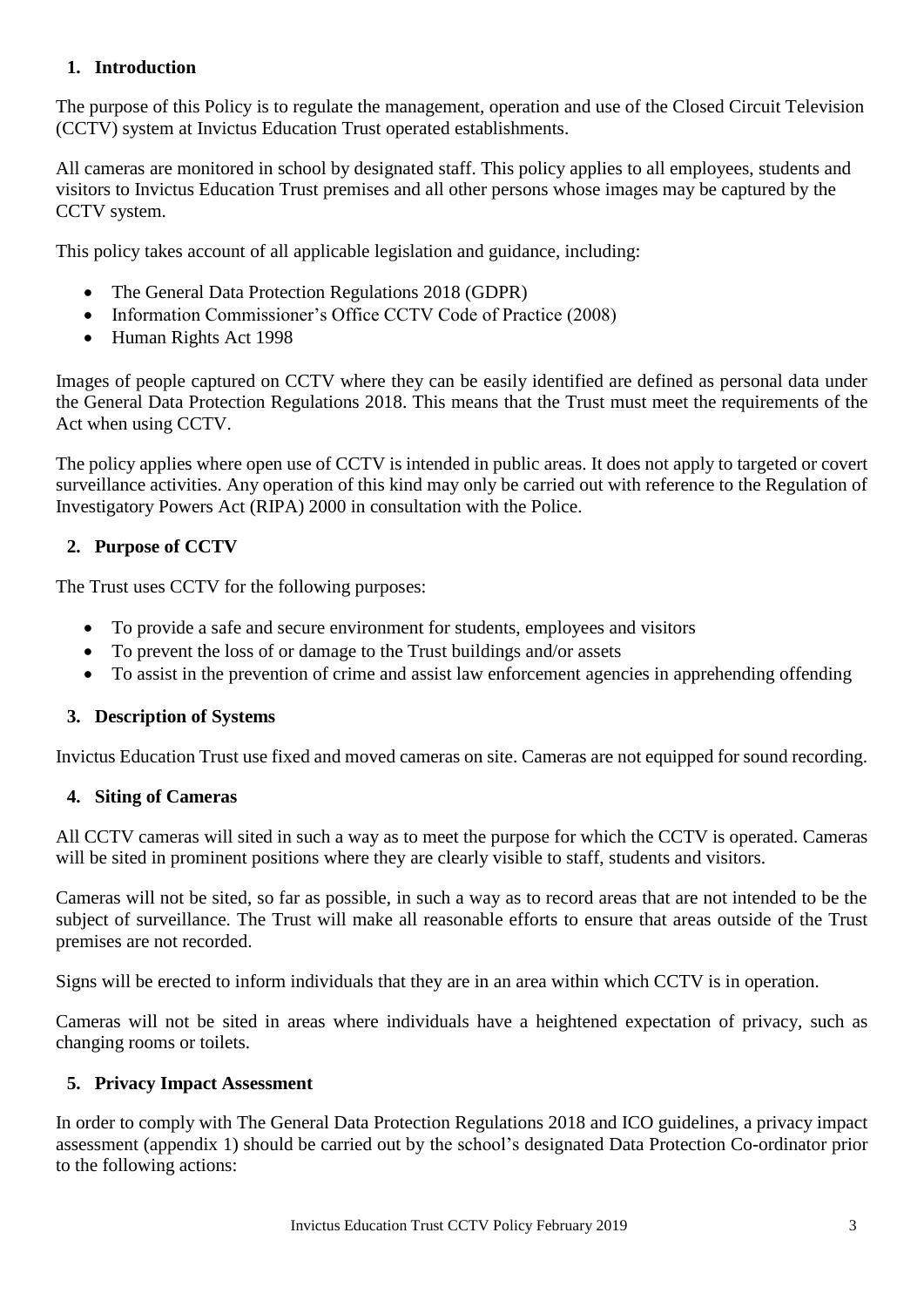- Installation of a new system
- Addition of new technology or functionality to an existing system
- The processing of more sensitive data
- The capture of images from a different location

The assessment will focus on mitigating any privacy issues linked to the use of a surveillance system.

### **6. Management and Access**

The CCTV systems will be managed by a chosen Service Provider and designated school staff.

On a day to day basis the CCTV system will be operated by staff in school with delegated authority as appropriate.

The viewing of live CCTV images will be restricted to access by member of staff in school and Trust offices with explicit power to view images, for the reasons set out in section 2.

Recorded images which are stored by the CCTV system will be restricted to access by members of staff in school and Trust offices with explicit powers to view images, for the reasons set out in section 2.

No other individual will have the right to view or access CCTV images unless in accordance with the terms of this policy as to disclosure of images (sections 8 and 9).

The CCTV system is checked weekly by appropriate staff members in school to ensure that is operating effectively.

### **7. Storage and Retention of Images**

Any images recorded by the CCTV system will be retained only for as long as necessary for the purpose for which they were originally recorded.

Recorded images are stored only for a period of seven days unless there is a specific purpose for which they are retained for a longer period.

The Trust will ensure that appropriate security measures in place to prevent the unlawful or inadvertent disclosure of any recorded images. The measures in place include:

- CCTV recording systems being located in restricted access areas
- The CCTV system being encrypted/password protected
- Restriction of the ability to make copies to specified members of staff

A log of any access to the CCTV images, including time and date of access, and a record of the individual accessing the images, will be maintained by the school.

### **8. Disclosure of Images to Data Subject**

Any individual recorded in any CCTV image is a data subject for the purposes of the Data Protection Legislation, and has a right to request access to those images.

Any individual who requests access to images of themselves will be considered to have made a subject access request pursuant to the General Data Protection Regulations 2018. Such a request should be considered in the context of the trust's Subject Access Request Policy.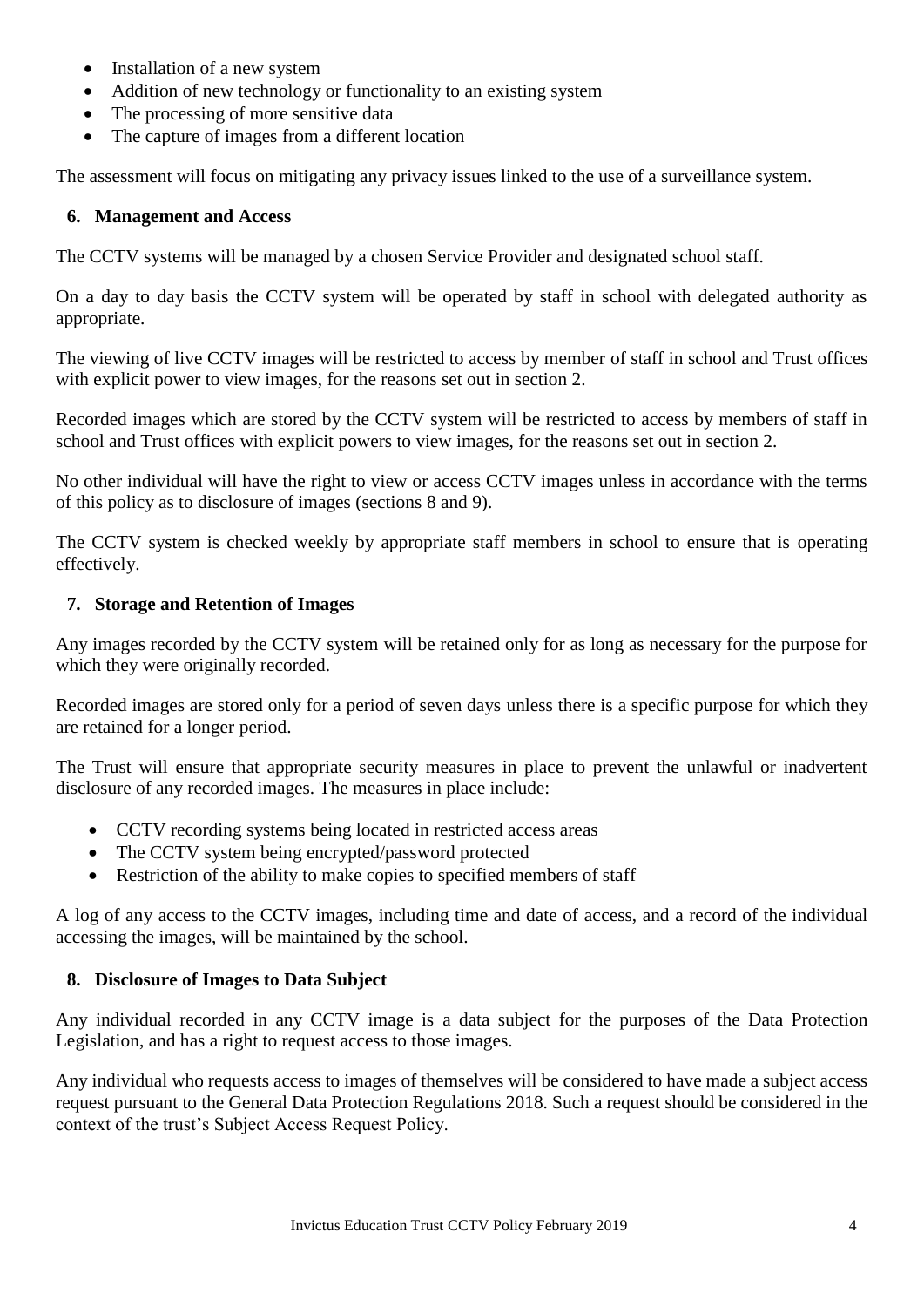When such a request is made the Data Protection Co-ordinator in school or their appropriately nominated representative will review the CCTV footage, in respect of the relevant time periods where appropriate, in accordance with the request.

If the footage contains only the individual making the request then the individual may be permitted to view the footage. This must be strictly limited to that footage which contains only images of the individual making the request. The Data Protection Co-ordinator or their representative must take appropriate measures to ensure that the footage is restricted in this way.

If the footage contains images of other individuals then the Trust must consider whether:

- The request requires the disclosure of the images of the individuals other than the requester, for example, whether the images can be distorted so as not to identify other individuals
- The other individuals in the footage have consented to the disclosure of the images, or their consent could be obtained; or
- If not, then whether it is otherwise reasonable in the circumstances to disclose those images to the individual making the request.

A record must be kept, and held securely, of all disclosures which sets out:

- When the request was made
- The process followed by the Data Protection Co-ordinator in determining whether the images contained third parties
- The considerations as to whether to allow access to those image
- The individuals that were permitted to view those images and when
- Whether a copy of the images was provided, and if so to whom, when and in what format.

### **9. Disclosure of Images to Third Parties**

Invictus Education Trust will only disclose recorded CCTV images to third parties where it is permitted to do so in accordance with the General Data Protection Regulations 2018.

CCTV images will only be disclosed to law enforcement agencies in line with the purposes for which the CCTV system is on place.

If a request is received from a law enforcement agency for disclosure of CCTV images, the Data Protection Co-ordinator must follow the same process as in section 8. Details should be obtained from the law enforcement agency as to exactly what they want the CCTV images for, and any particular individuals of concern. This will then enable proper consideration to be given to what should be disclosed, and the potential disclosure of any third party images.

The information above must be recorded in relation to any disclosure.

If an order is granted by a Court for disclosure of CCTV images then this should be complied with. However, very careful consideration must be given to exactly what the Court order requires. If there are any concerns as to disclosure then the Data Protection Officer for the Trust should be contacted in the first instance and appropriate legal advice may be required.

### **10. Misuse of CCTV Systems**

The misuse of CCTV systems will be dealt with under the Trust's disciplinary policy and could constitute a criminal offence.

Any member of staff who breaches this policy may be subject to disciplinary action.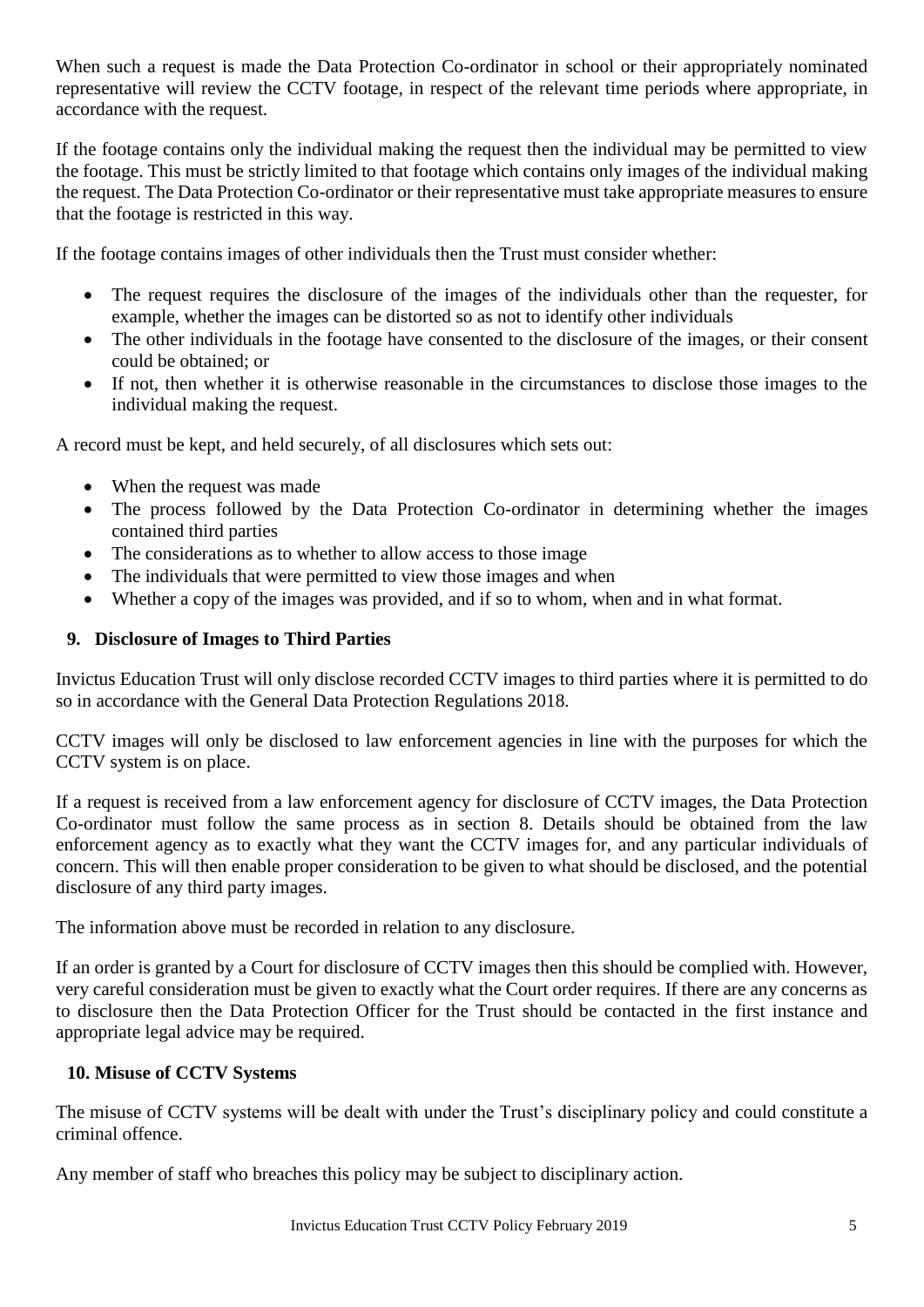### **11. Review of Policy**

This policy is reviewed every 3 years by Invictus Education Trust Board of Trustees. We will monitor the application and outcomes of this policy to ensure it is working effectively.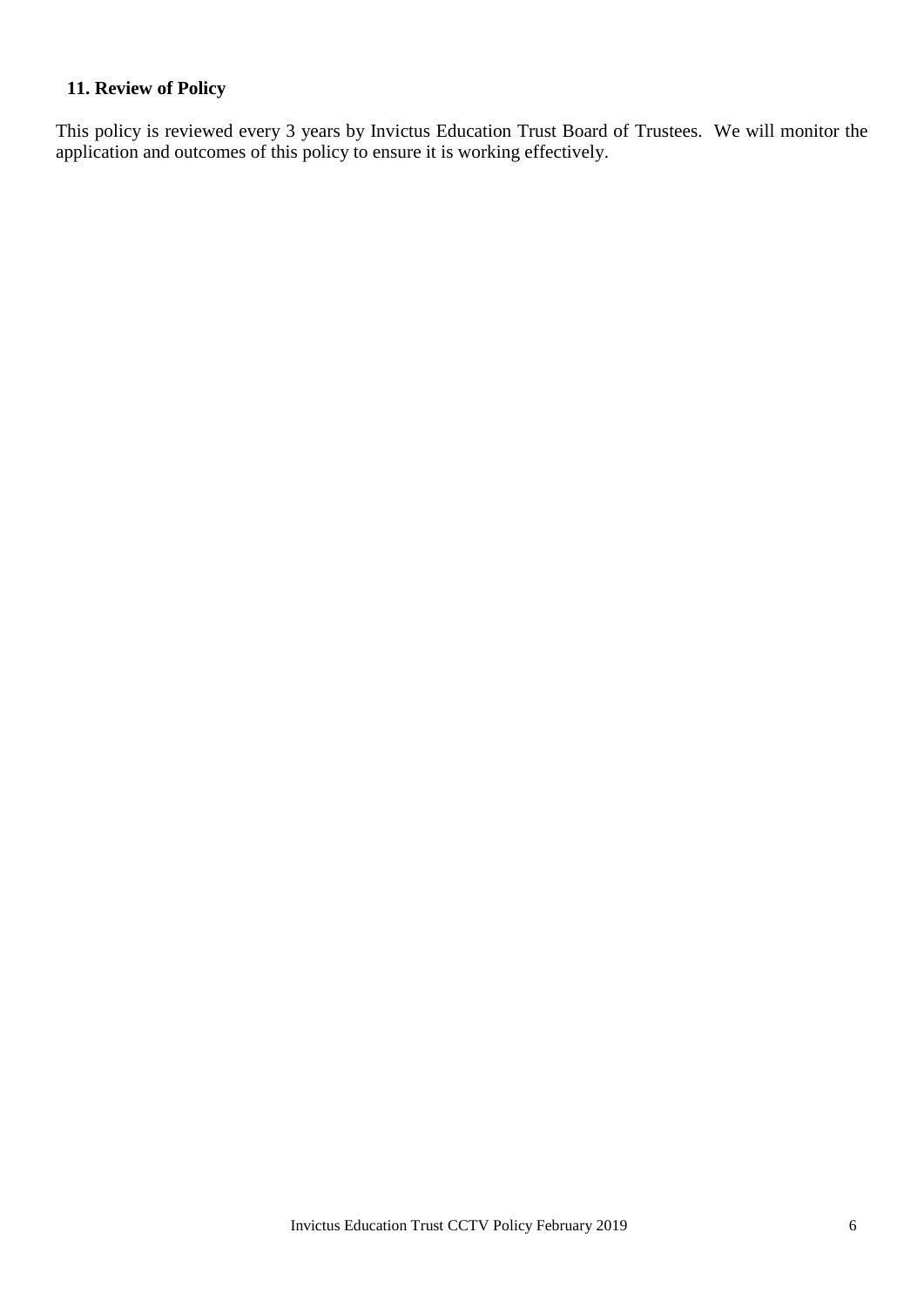## **NVICTUS**

**Education Trust** 

### **DATA PROTECTION IMPACT ASSESSMENT (DPIA)**

A DPIA is one of the ways that a data controller can check and demonstrate that their processing of personal data is compliant with the General Data Protection Regulation (GDPR) and the Data Protection Act (DPA) 2018. There are statutory requirements to carry out a DPIA in Section 64 DPA 2018 and article 35 of the GDPR.

The situations when a DPIA should be carried out, include the following:

- When you are introducing a new surveillance camera system.
- If you are considering introducing new or additional technology that may affect privacy (e.g. automatic facial recognition, automatic number plate recognition (ANPR), audio recording, body worn cameras, unmanned aerial vehicles (drones), megapixel or multi sensor very high resolution cameras).
- When you are changing the location or field of view of a camera or other such change that may raise privacy concerns.
- When you are reviewing your system to ensure that it is still justified. Both the Surveillance Camera Code of Practice and the ICO recommend that you review your system annually.
- If your system involves any form of cross referencing to other collections of personal information.
- If your system involves more than one company or agency undertaking activities either on your behalf or in their own right.
- When you change the way in which the recorded images and information is handled, used or disclosed.
- When you increase the area captured by your surveillance camera system.
- When you change or add an end user or recipient for the recorded information or information derived from it.

This DPIA consists of 4 parts to ensure it complies with statutory requirements in Section 64 DPA 2018 and article 35 of the GDPR:

- **Part 1** Description of nature, scope, context and purpose
- **Part 2** Mitigation
- **Part 3** Review and Approval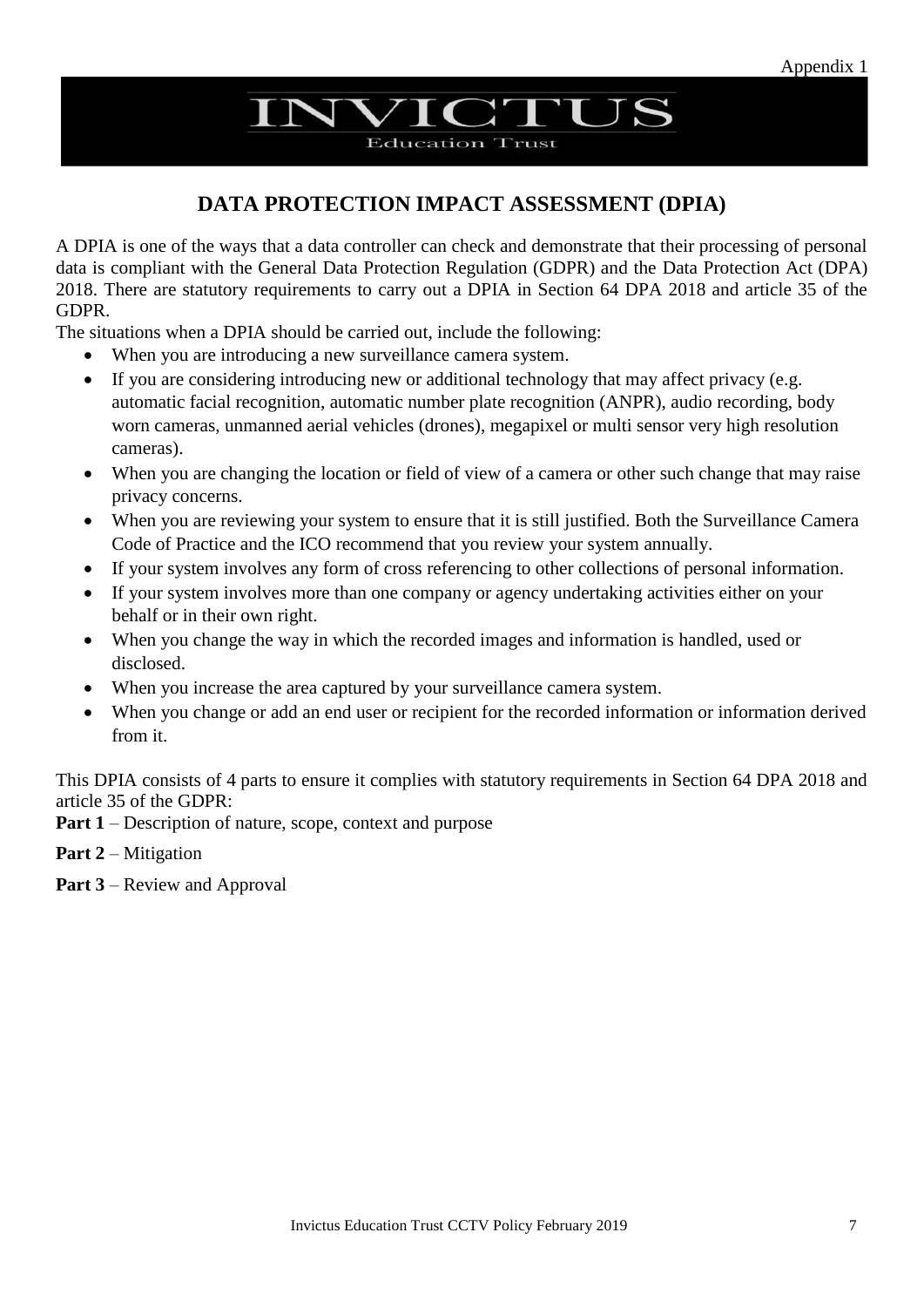### STEPS IN CARRYING OUT A DPIA

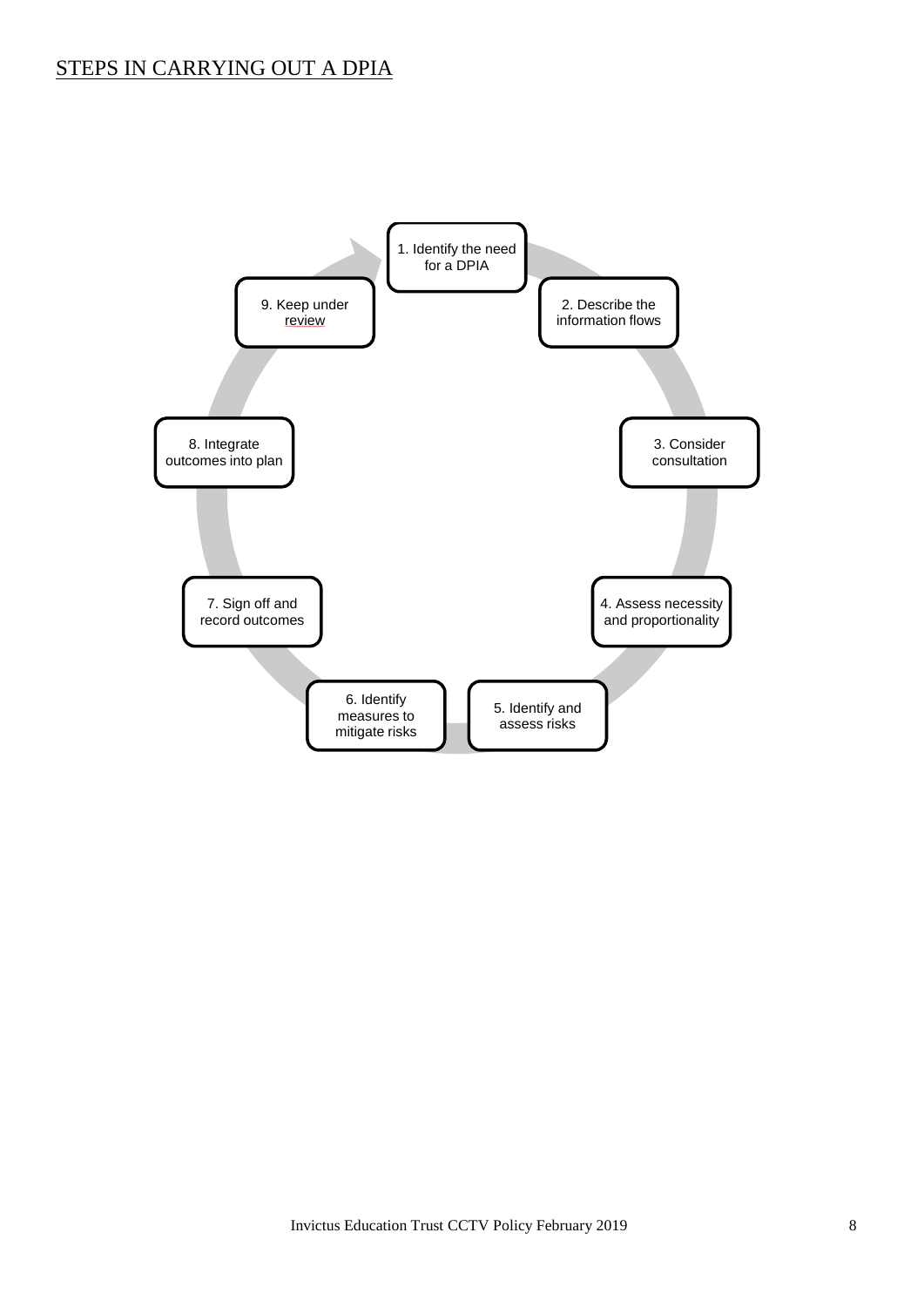### **Part One**

Location of surveillance camera system being assessed:

| Date of assessment              |  |
|---------------------------------|--|
| Review date                     |  |
| Name of person responsible      |  |
| Name of Data Protection Officer |  |

### **GDPR and Data Protection Act 2018 and Surveillance Camera Code of Practice**

**1. What are the problems that you need to address in defining your purpose for using the surveillance camera system?** 

**2. Can surveillance camera technology realistically mitigate the risks attached to those problems?** State why the use of surveillance cameras can mitigate the risks in practice, including evidence to justify why that would be likely to be the case.

**3. What other less privacy-intrusive solutions such as improved lighting have been considered?** Could better lighting or improved physical security measures adequately mitigate the risk? Does the camera operation need to be 24/7?

**4. What is the lawful basis for using the surveillance camera system?**

**5. Can you describe the information flows?** State how data will be captured, whether it will include audio data, the form of transmission, if there is live monitoring, technologies such as automatic facial recognition etc.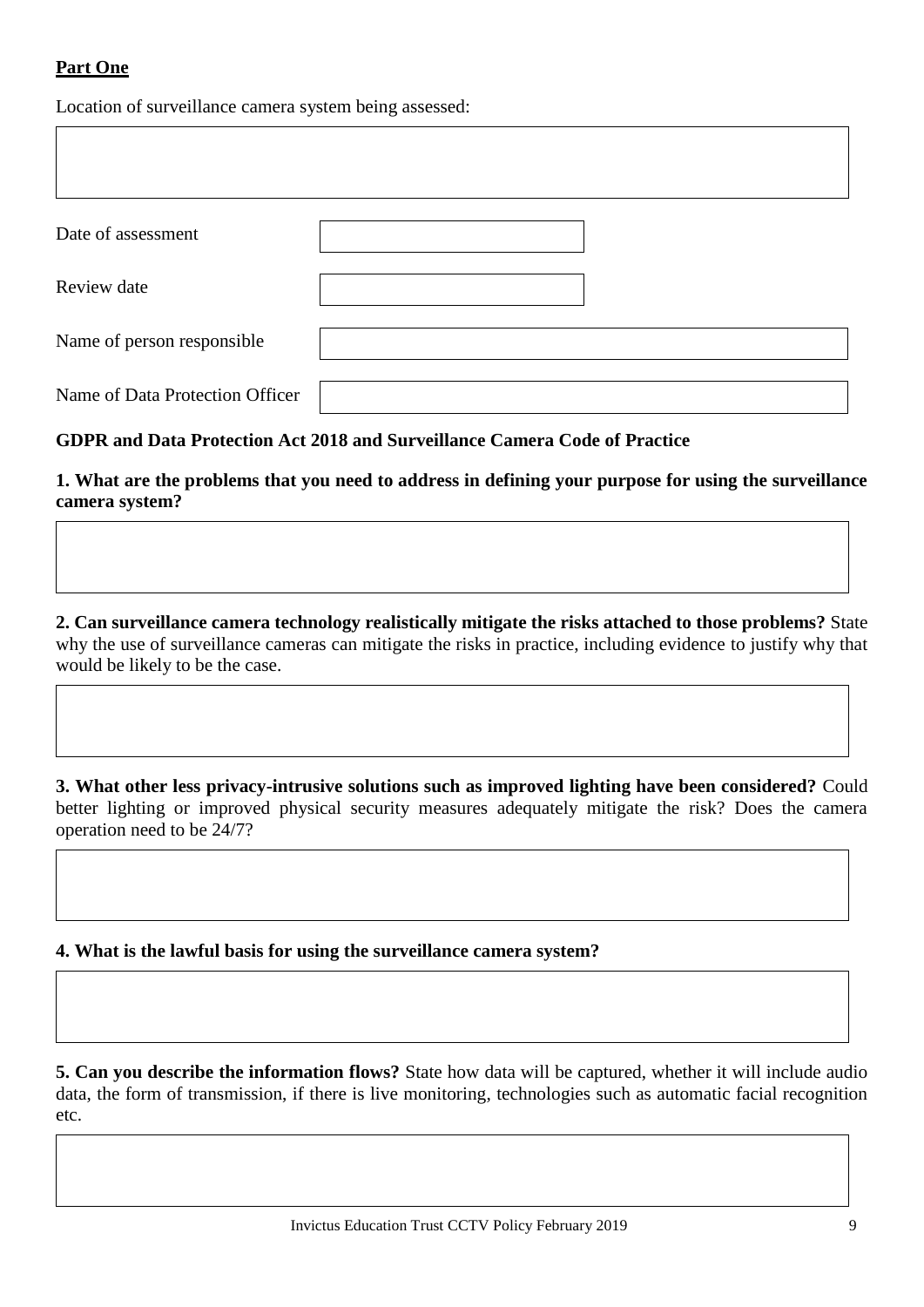**6. What are the views of those who will be under surveillance?** Please outline the main comments from the public resulting from your consultation – as part of a DPIA, the data controller should seek the views of those subjects who are likely to come under surveillance or their representatives on the proposition, without prejudice to the protection of commercial or public interests or the security of processing operations.

**7. What are the benefits to be gained from using surveillance cameras?** Give specific reasons why this is necessary compared to other alternatives.

**8. What are the privacy risks arising from this surveillance camera system?** State the main privacy risks relating to this particular system.

**9. Have any data protection by design and default features been adopted to reduce privacy intrusion? Could any features be introduced as enhancements?** State the privacy enhancing techniques and other features that have been identified, considered and accepted or rejected.

**10. What organisations will be using the surveillance camera images, and where is the controller responsibility under the GDPR and Data Protection Act 2018?** 

**11. Do the images need to be able to recognise or identify individuals, or could the purpose be met using images in which individuals cannot be identified?** Explain why images that can recognise or identify people are necessary in practice.

**12. How will you inform people that they are under surveillance and respond to any Subject Access Requests, the exercise of any other rights of data subjects, complaints or requests for information?**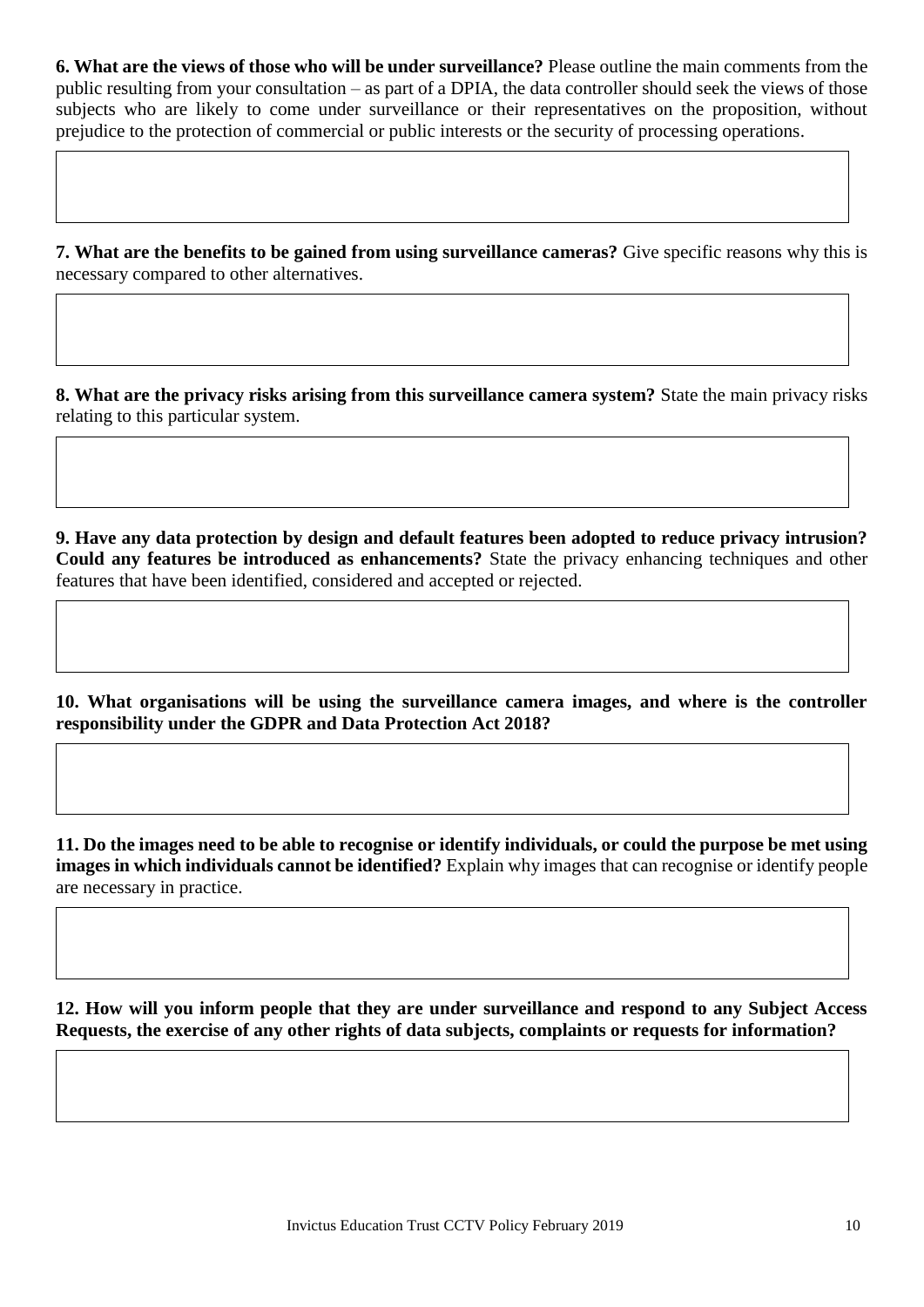**14. What future demands may arise for wider use of images and how will these be addressed?** Will the camera system have a future dual function or dual purpose?

**15. Have you considered the extent to which your surveillance camera system may interfere with the rights and freedoms conferred under the European Convention on Human Rights?** Summarise your assessment of the extent to which you might interfere with ECHR rights and freedoms, and what measures you need to take to ensure that any interference is necessary and proportionate.

### **16. Do any of these measures discriminate against any particular sections of the community?**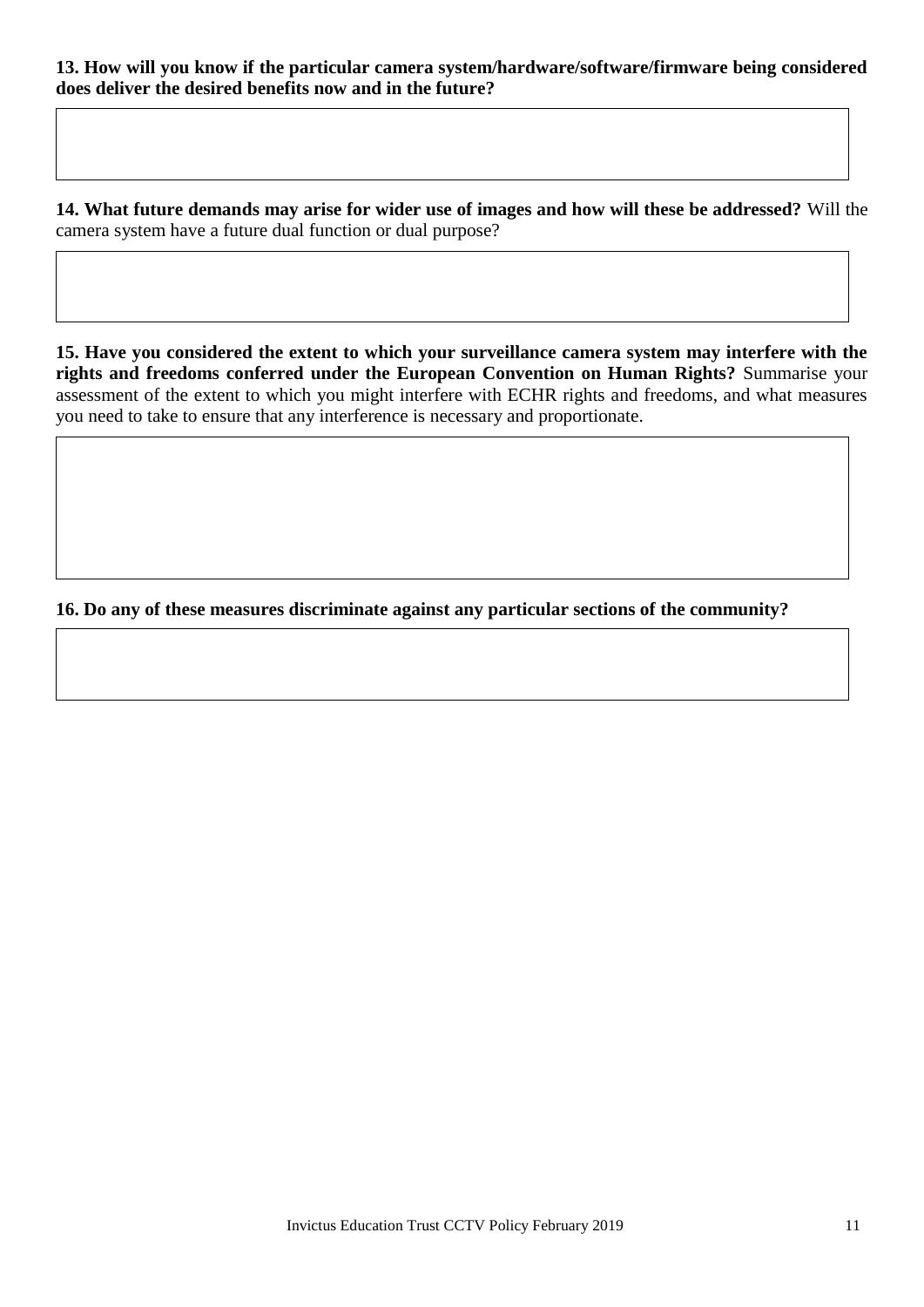### **Part Two**

| Privacy risk(s) | <b>Solution</b> | accepted) | <b>Outcome</b> (Is the risk Justification (Is the impact after<br>removed, reduced or implementing each solution justified,<br>compliant and proportionate to the<br>aim of the camera?) |
|-----------------|-----------------|-----------|------------------------------------------------------------------------------------------------------------------------------------------------------------------------------------------|
|                 |                 |           |                                                                                                                                                                                          |
|                 |                 |           |                                                                                                                                                                                          |
|                 |                 |           |                                                                                                                                                                                          |
|                 |                 |           |                                                                                                                                                                                          |
|                 |                 |           |                                                                                                                                                                                          |
|                 |                 |           |                                                                                                                                                                                          |
|                 |                 |           |                                                                                                                                                                                          |
|                 |                 |           |                                                                                                                                                                                          |
|                 |                 |           |                                                                                                                                                                                          |
|                 |                 |           |                                                                                                                                                                                          |
|                 |                 |           |                                                                                                                                                                                          |
|                 |                 |           |                                                                                                                                                                                          |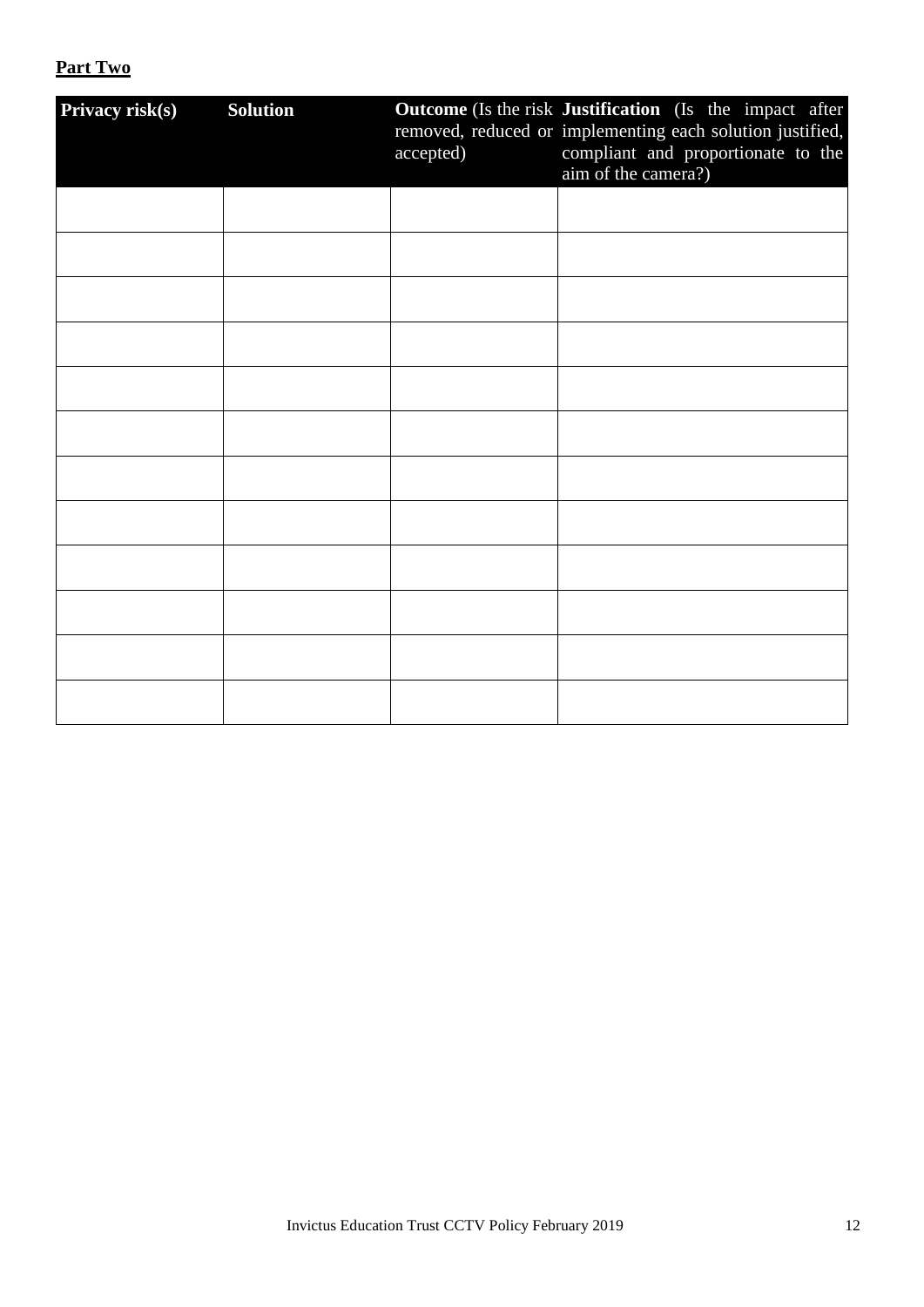### **Part Three**

#### **Measures approved by:**

Integrate actions back into project plan, with date and responsibility for completion

Name

Date

### **Residual risks approved by:**

If you identify a high risk that you cannot mitigate adequately, you must consult the ICO before starting to capture and process images

Name

Date

### **DPO advice provided:**

DPO should advise on compliance and whether processing can proceed

Name

Date

Summary of DPO advice

### **DPO advice accepted or overruled by:**

If overruled, you must explain your reasons

Name

Date

Comments

### **Consultation responses reviewed by:**

If your decision departs from individuals' views, you must explain your reasons

Name

Date

Comments